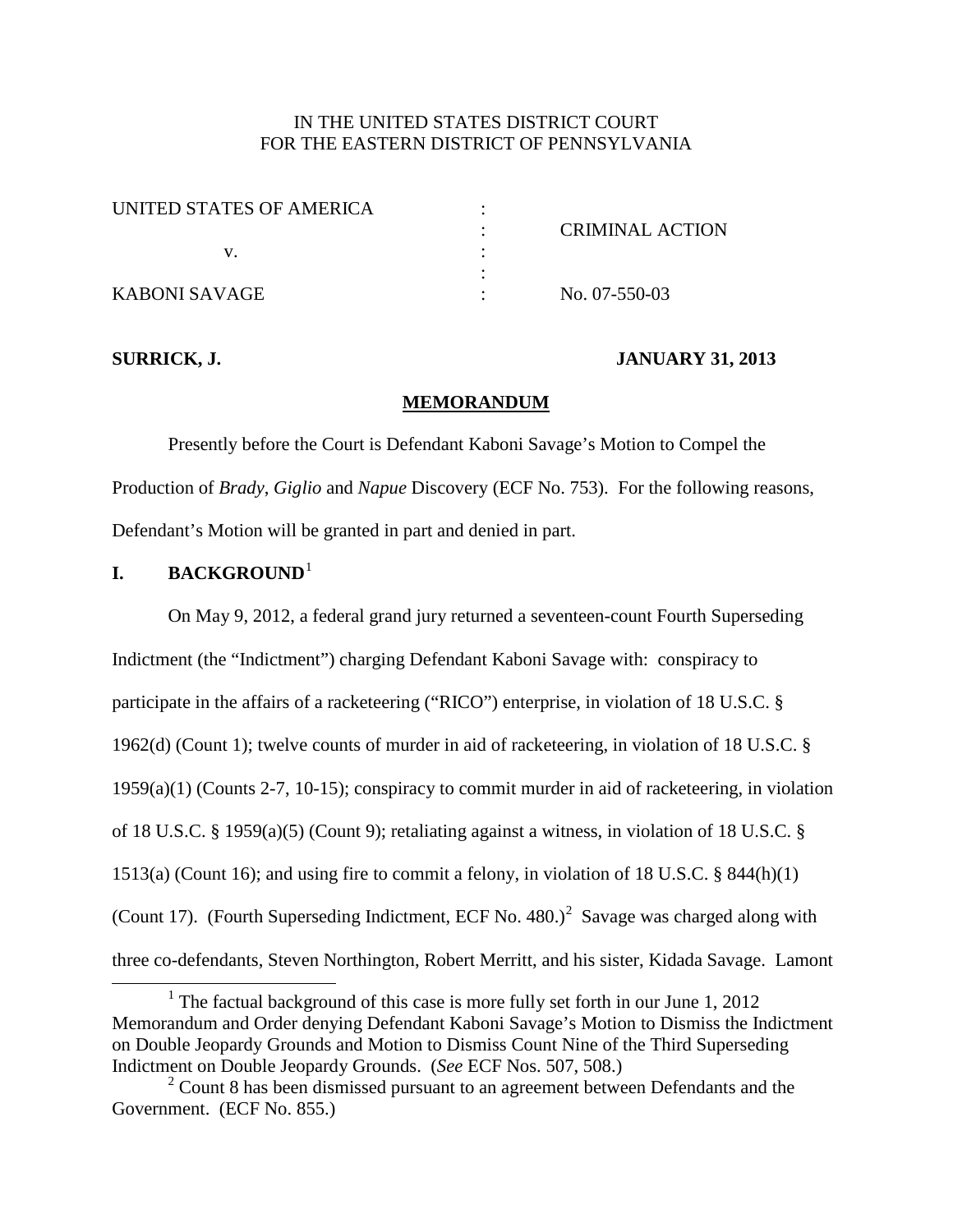Lewis was also charged in the First Superseding Indictment. The charges against Lewis were disposed of by guilty plea on April 21, 2011. On March 14, 2011, the Government filed a notice of intent to seek the death penalty against Savage, Merritt and Northington. (ECF Nos. 196, 197, 198.) The Government does not seek the death penalty against Kidada Savage.

On October 9, 2004, six people, including four children, died as a result of arson at a home located at 3256 North Sixth Street, Philadelphia, Pennsylvania. (Def.'s Mot. 1, ECF No. 376.) The Fourth Superseding Indictment alleges that Defendant and Kidada Savage solicited and ordered Lewis and Merritt to set fire to the home of Eugene Coleman, a former associate of Defendant. (Fourth Superseding Indictment 21-23.) Savage believed that Coleman was cooperating with the Government and planned to testify against Savage in his 2005 drug conspiracy trial.<sup>[3](#page-0-1)</sup> The firebombing took the lives of Coleman's mother, infant son, and four other relatives. The Government intends to show at trial that the firebombing was ordered by Defendant in order to intimidate Coleman and prevent him from testifying against him at the 2005 drug conspiracy trial.

On November 21, 2012, Defendant filed a Motion to Compel the Production of *Brady*, Giglio and *Napue* Discovery. (Def.'s Mot., ECF No. 753.)<sup>[4](#page-1-0)[5](#page-1-1)</sup> The Government filed a response

<sup>&</sup>lt;sup>3</sup> Defendant, Northington, and four other co-defendants not charged in the instant Indictment were prosecuted in the 2005 federal drug conspiracy case. After a seven-week trial, Savage was found guilty of conspiracy to manufacture and distribute cocaine, money laundering, firearms possession, witness retaliation and other crimes. Coleman testified at that trial. Defendant received a sentence of thirty years in prison on these convictions.

<span id="page-1-0"></span> $4$  On On February 21, 2012, Defendant filed a Motion to Compel the Production of Non-Jencks Act Discovery. (ECF No. 394.) Defendant attached a letter dated November 14, 2011 to this Motion. (*Id*. Ex. A.) Defendant attached this same letter as Exhibit A to the instant Motion. (Def.'s Mot. Ex. A.) We do not address the discovery requested in Exhibit A in this Memorandum.<br><sup>5</sup> Defendant attached to the instant Motion Exhibit B, a letter dated August 17, 2012, and

<span id="page-1-2"></span><span id="page-1-1"></span>Exhibit C, a letter dated November 2, 2012. In an attempt to determine what discovery issues were still outstanding, we sent a letter to counsel requesting that they advise the Court as to what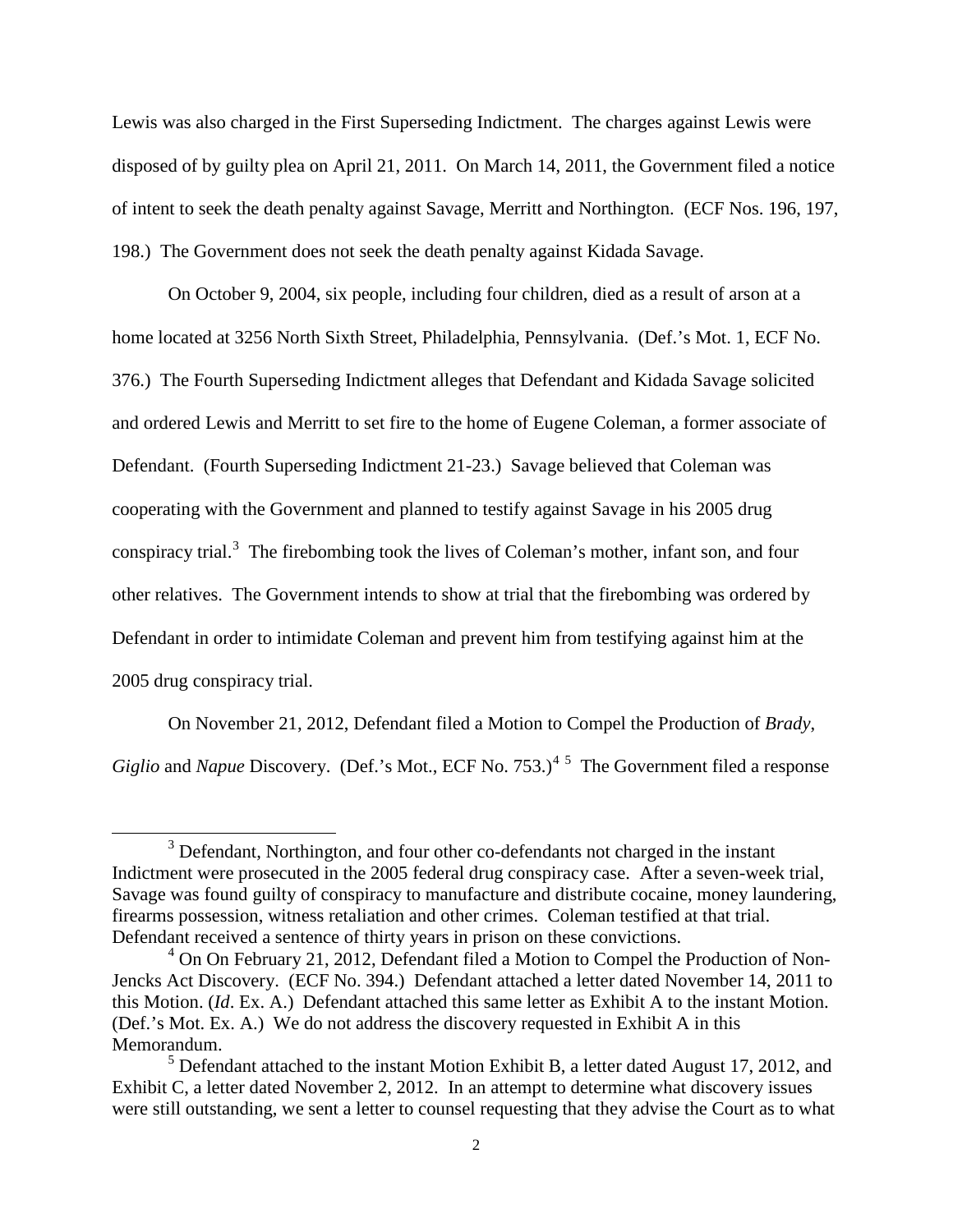on December 10, 2012. (Gov't's Resp., ECF No. 795.) We held hearings on December 17, 2012, and January 14, 2013 on Defendant's Motion. (Min. Entries, ECF Nos. 840, 905.)

## **II. DISCUSSION**

Defendant requests disclosure of the identities of confidential informants who are referenced in fifteen separate Federal Bureau of Investigation ("FBI") 302 reports. (Def.'s Mot. Ex. D.) Defendant argues that the information these sources provide constitutes *Brady*, *Giglio*, and *Napue* evidence, and therefore the production of the names of these individuals is required. (Def.'s Mot. 2.) The Government maintains that disclosure of the confidential sources' identities is privileged under *Roviaro v. United States*, 353 U.S. 53, 62 (1957). (Gov't's Resp. 10.) At the January 14 hearing, the Government submitted the 302 Reports to the Court with the names of the confidential informants redacted. (Jan. 14, 2013 Hr'g Tr. 201-02 (on file with Court).)<sup>[6](#page-1-2)</sup>

#### **A. Legal Standard**

<span id="page-2-0"></span> $\overline{a}$ 

The Supreme Court in *Roviaro v. United States* recognized the Government's privilege to withhold from disclosure the identity of confidential informants. 353 U.S. at 59. However, the Court held that this privilege was not without limitations. *Id.* at 59-60. "Where the disclosure of an informer's identity, or of the contents of his communication, is relevant and helpful to the defense of an accused, or is essential to a fair determination of a cause, the privilege must give way." *Id.* at 60-61.

The first step in determining the necessity of disclosure is to "ascertain what need, if any, the defendant has alleged for disclosure." *United States v. Jiles*, 658 F.2d 194, 197 (3d Cir. 1981). A defendant has the burden to establish the specific need for disclosure. *Id.* "A

issues remain unresolved with respect to those exhibits. We have yet to receive a response to that letter. Accordingly, we will not address the discovery requested in either Exhibit B or C.

 $6$  The FBI 302 Reports submitted by the Government at the January 14, 2013 hearing are on file with the Court.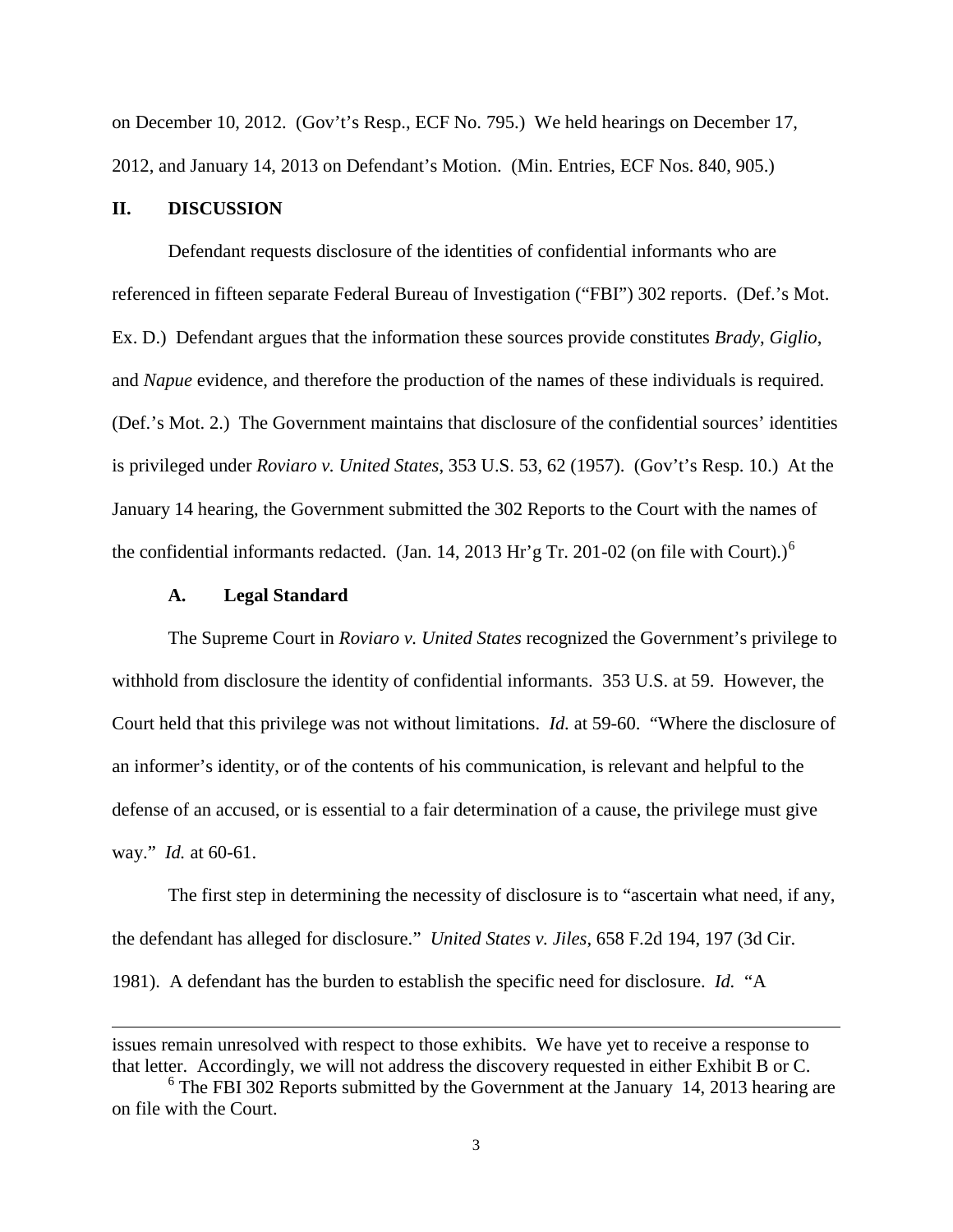defendant who merely hopes (without showing a likelihood) that disclosure will lead to evidence . . . has not shown that disclosure will be 'relevant and helpful to the defense . . . or is essential to a fair determination' of the case." *United States v. Brown*, 3 F.3d 673, 679 (3d Cir. 1993); *United States v. Bazzano*, 712 F.2d 826, 839 (3d Cir. 1983) ("[M]ere speculation as to the usefulness of the informant's testimony to the defendant is insufficient to justify disclosure of his identity.") (internal quotation marks omitted); *United States v. Robles*, 814 F. Supp. 1233, 1240 (E.D. Pa. 1993) ("The defendant must indicate some concrete circumstances that might justify overcoming both the public interest in encouraging the flow of information [from informants to law enforcement] and the informant's private interest in his [or her] own safety.") (internal quotation marks omitted).

Once the defendant provides a specific need for disclosure, the court must then "balance[] the public interest in protecting the flow of information against the individual's right to prepare his defense." *Jiles*, 658 F.2d at 196 (citing *Roviaro*, 353 U.S. at 62). As part of its inquiry, the court should consider "the crime charged, the possible defense, the possible significance of the informer's testimony, and other relevant factors." *Id.* The Third Circuit determined that disclosure of an informant's identity was required when: "(1) the possible testimony was highly relevant; (2) it might have disclosed an entrapment; (3) it might have thrown doubt upon the defendant's identity; and (4) the informer was the sole participant other than the accused, in the transaction charged." *Id*. at 198-99.

As part of this balancing test, the court should also consider the possible risk of harm to the informant if their identity is revealed. *See id.* at 198. Where disclosure will jeopardize the personal safety of the informant, and the informant's prospective testimony is not exculpatory, courts should ordinarily not order disclosure. *See United States v. Edelin*, 128 F. Supp. 2d 23,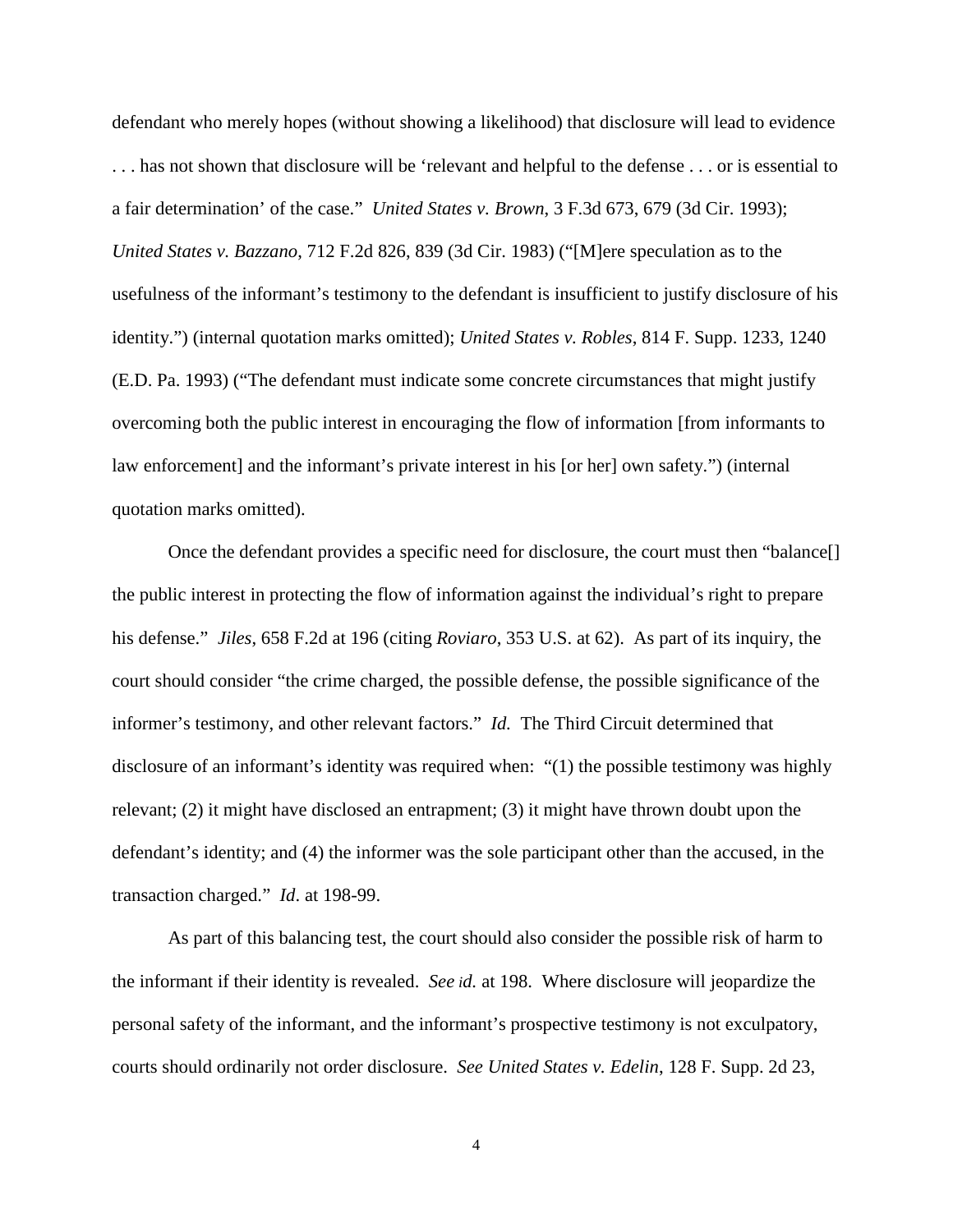33-34 (D.D.C. 2001) (citing *United States v. Pelton,* 578 F.2d 701, 797-08 (8th Cir. 1978)). However, the risk to the informant "cannot justify a deprivation of [a defendant's] right to a fair trial, [but] it does require close scrutiny of [a defendant's] need to have his counsel meet with the informant." *Jiles*, 658 F.2d at 198. "The Government's assertion of danger to the informant should 'not be disregarded lightly.'" *United States v. Harrison*, No. 04-768, 2005 WL 840377, at \*5 (E.D. Pa. Apr. 12, 2005) (quoting *United States v. Almodovar*, No 96-71, 1996 WL 700267, at \*7 (D.Del. Nov. 26, 1996.) Ultimately, the trial court is afforded substantial deference in assessing on a case-by-case basis the necessity of disclosure. *Brown*, 3 F.3d at 679.

It is important to note the relationship between the Government's privilege under *Roviaro* and the disclosure obligations pursuant to *Brady v. Maryland*, 373 U.S. 83 (1963) and its progeny. In *Brady*, the Supreme Court held that the suppression of "evidence favorable to an accused upon request violates due process where evidence is material either to guilt or to punishment, irrespective of the good faith or bad faith of the prosecution." 373 U.S. at 87. Similarly, the prosecution is required to turn over impeachment evidence to the defense — that is, evidence relating to a witnesses' credibility. *United States v. Friedman*, 658 F.3d 342, 357 (3d Cir. 2011) (citing *United States v. Giglio*, 405 U.S. 150, 154 (1972)). For purposes of *Brady*  and *Giglio*, evidence is only material "if there is a reasonable probability that, had the evidence been disclosed to the defense, the result of the proceeding would have been different." *United States v. Bagley*, 473 U.S. 667, 682 (1985).

As other federal courts have concluded, the privilege of the government under *Roviaro* does not abrogate the Government's duties under *Brady*. *McLawhorn v. State of N.C*., 484 F.2d 1, 8 (4th Cir. 1973) (concluding that the prosecution discharges its duties under *Giglio* and *Brady* if it discloses the informant's identities); *Edelin*, 128 F. Supp. 2d at 33 ("The [*Roviaro*] privilege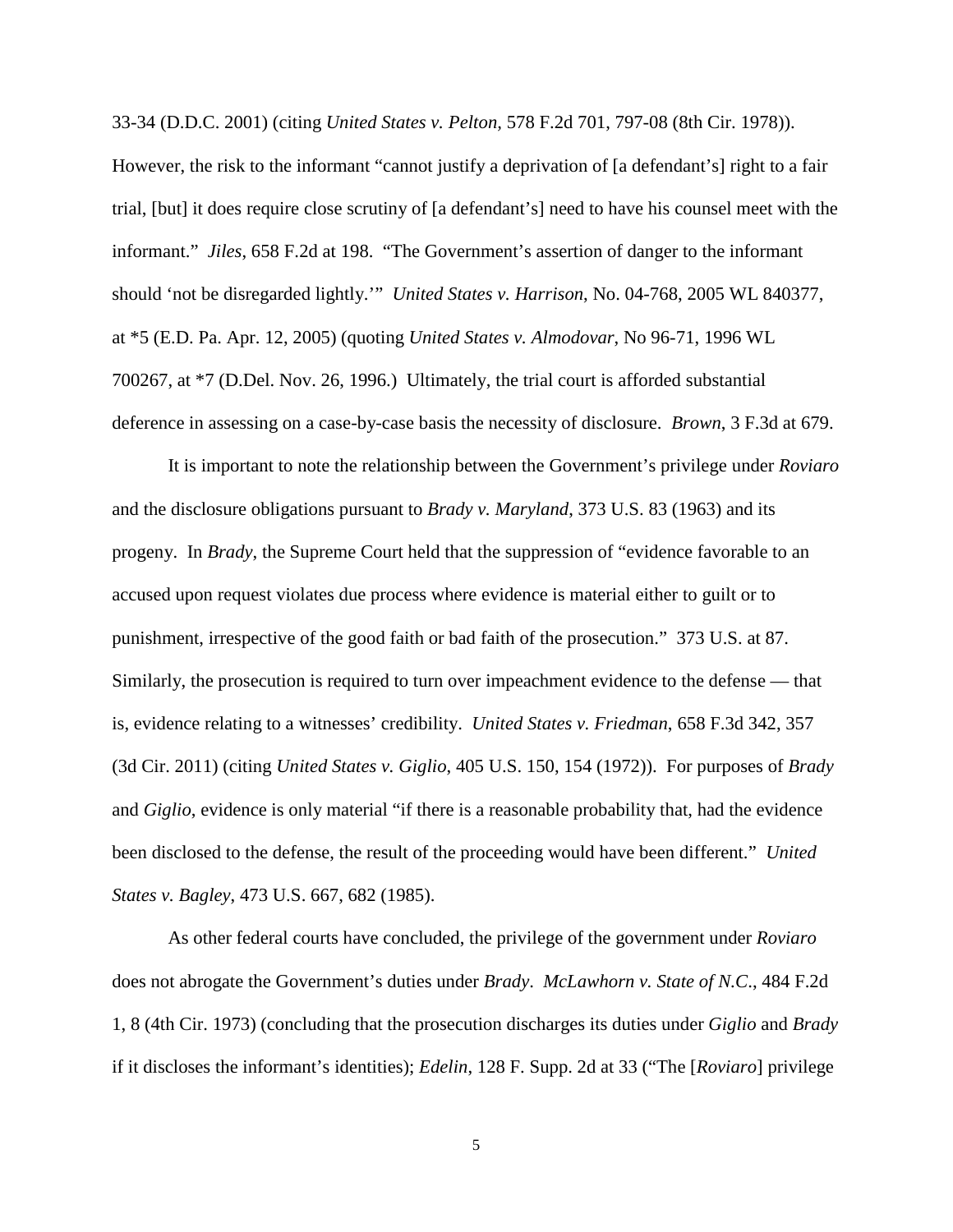is appropriately used here if the government otherwise complies with *Brady v. Maryland* and other applicable cases protecting the interests of the defendants."); *United States v. Beltran-Palafox*, No. 09-40022-01, 2010 WL 1408590, at \*[7](#page-2-0) (D. Kan. Mar. 31, 2010) (same).<sup>7</sup> In describing the interplay between *Roviaro* and *Brady*, one court concluded that the "*Roviaro* obligation is not that the government turn over exculpatory evidence (an obligation already defined by *Brady*), but that the government provide a defendant with information about the identity of an informant, which may be the means to obtain further exculpatory evidence from that person." *United States v. LaRouche Campaign*, 695 F. Supp. 1290, 1307 (D. Mass. 1988).

#### **B**. **Specific Requests**

Initially, we note that for a majority of the confidential informants requested here, Defendant fails to establish the degree to which these informants will be helpful to his defense. In Exhibit D, Defendant provides a summary of each of the FBI 302 Reports, but offers no representation as to how each informant's testimony is relevant to his defense. (Def.'s Mot. Ex. D.) At the hearings, Defendant explained how six of the confidential informants could be useful to his defense. (*See* Dec. 17, 2012 Hr'g Tr. 145-177 (on file with Court); Jan. 14 Hr'g Tr. 190- 204.) Since Defendant has failed to meet the burden of establishing the specific need for disclosure for the balance of the confidential informants, we must deny Defendant's requests as to those informants, and limit our discussion to the six informants Defendant specifically identified as relevant and useful to the defense.<sup>[8](#page-5-0)</sup>

 $<sup>7</sup>$  The Government has represented to the Court on several occasions that it has fulfilled</sup> its obligations under *Brady* and *Giglio* in this case.

<span id="page-5-1"></span><span id="page-5-0"></span> $8$  Defendant attempted to provide a specific need for disclosure for Request One, Two, Four, Five, Twelve, and Thirteen. With regard to the remaining confidential informants in the 302 Reports Defendant simply made a broad, general statement that they are *Brady* and *Giglio*  material to which Defendant is entitled.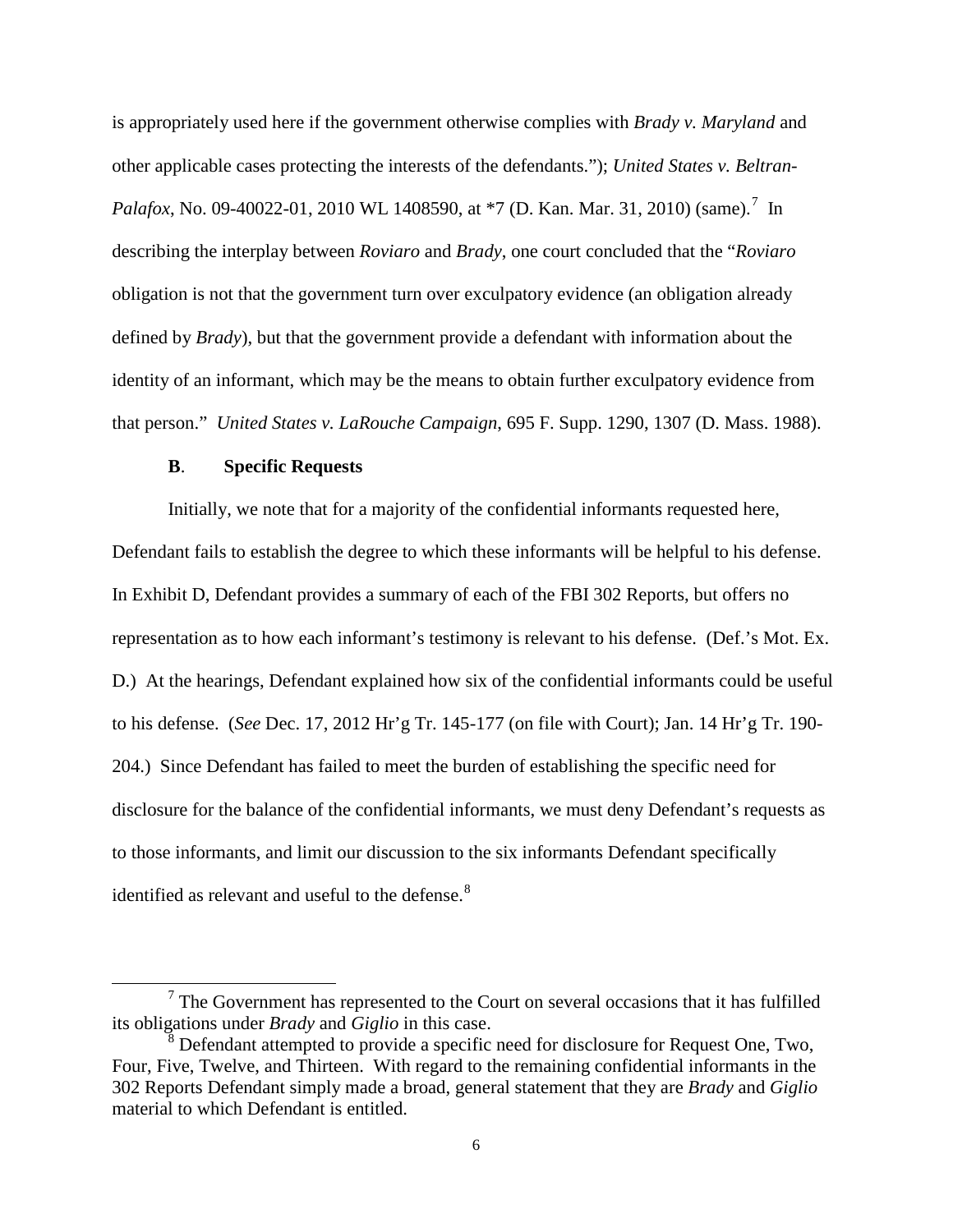In Request One of Exhibit D, Defendant seeks the identity of a confidential informant who was sent by Clayton Adams to speak with Lamont Lewis, who was at that time incarcerated at Curran-Fromhold Correctional Facility. (Def.'s Mot. Ex. D.) During that conversation, Lewis allegedly told the source that the victims of the firebombing "fried like Bar-B-Q chicken . . . and they was screaming." (May 18, 2007 FBI 302 Report.) Defendant argues that this statement would be useful to impeach Lewis regarding his previous grand jury testimony where he stated that he was shocked to learn that people were present in the home when he set the fire. (Jan. 14 Hr'g Tr. 194-96.) The Government responds that Lewis has never denied knowing that people were present in the home. A review of the grand jury testimony reveals that Lewis testified that he knew that people were present in the home, but that he was surprised to learn that children were present in the home. (*See* May 18, 2011 Grand Jury Tr. 73, 107-08 (on file with Court).)

Defendant has not demonstrated that the information provided by this source will be helpful to his defense. Defendant has failed to show that this informant would provide impeachment evidence with respect to Lewis's previous statements about the fireboming. Lewis admitted to firebombing the Coleman home in his grand jury testimony. (*Id.* at 89-93.) He also admitted to the grand jury that he knew that people would be home. (*Id.* at 73, 107-08.) The information he relayed to this informant is consistent with his previous statements, and therefore Defendant has failed to show that the informant's testimony would be relevant to his defense.

In Request Two of Exhibit D, Defendant also seeks the identity of the source who "discussed Tybius Flowers' organization at 8th and Butler and the source of cocaine for Carlton Brown as Gerald Thomas." (Def.'s Mot. 2.) Contrary to Defendant's summary of this Report, the source never mentions Carlton Brown. (June 11, 2002 FBI 302 Report.) Rather, the informant states that her ex-husband, Colantonio Brown, also known as "Nook," was the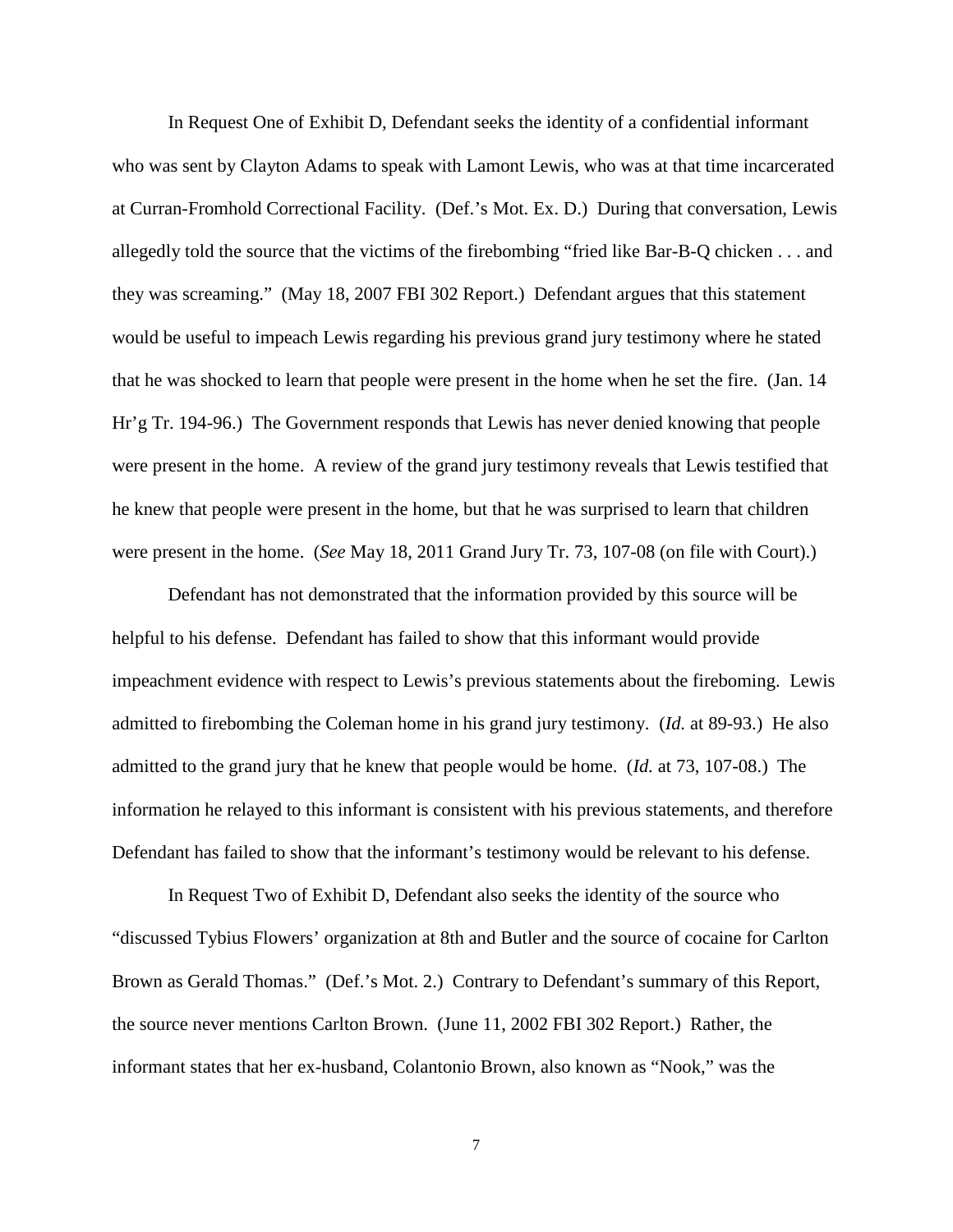lieutenant in the Tybius Flowers's drug organization. (*Id*.) She identified the main suppliers for the Flowers organization as "unknown Dominicans." (*Id*.) She also stated that Colantonio Brown supplied or purchased cocaine from a black male known as "Bub." (*Id*.)<sup>[9](#page-5-1)</sup> At the hearing on December 17, 2012, Defendant explained that the information provided by this confidential informant contradicts Eugene Coleman's 302 reports which indicate that Defendant was the drug supplier for 8th and Butler. (Dec. 17 Hr'g Tr. 148.)

Setting aside the apparent confusion as to the identity of Colantonio Brown, it is not clear how the information provided by the informant would be helpful or relevant to the defense. We have no information regarding the 302 Reports for Eugene Coleman to which Defendant is referring. They were not provided to the Court. We cannot determine whether this confidential informant would contradict or dispute information provided in those 302 Reports without knowing what information those reports contain. Defendant has not shown a specific need for disclosure of this informant's identity.

In both Request Four and Five of Exhibit D, Defendant requests the identity of the source that establishes "Pumpkin," also known as Ronald Walston, as the cocaine supplier for Lamont Smith. (Def.'s Mot. Ex. D.) Defendant maintains that the information provided by this informant contradicts the Government's assertion that Lamont Smith supplied cocaine to Defendant, and that Defendant was then supplying the corner that Walston was supplying. (Jan. 14 Hr'g Tr. 193-94.) Defendant argues that this information can impeach Lamont Smith and "impeach the government's theory that [Defendant] was supplying the corners in and around 2000 and 2001." (*Id.* at 194.) Both Reports indicate that Walston supplied cocaine to Lamont Russell, also known as Lamont Smith. (Feb. 21, 2001, Feb. 23, 2001 FBI 302 Reports.) The

<sup>&</sup>lt;sup>9</sup> Bub was identified as Gerald Thomas in the Fourth Superseding Indictment. (Fourth Superseding Indictment 10.)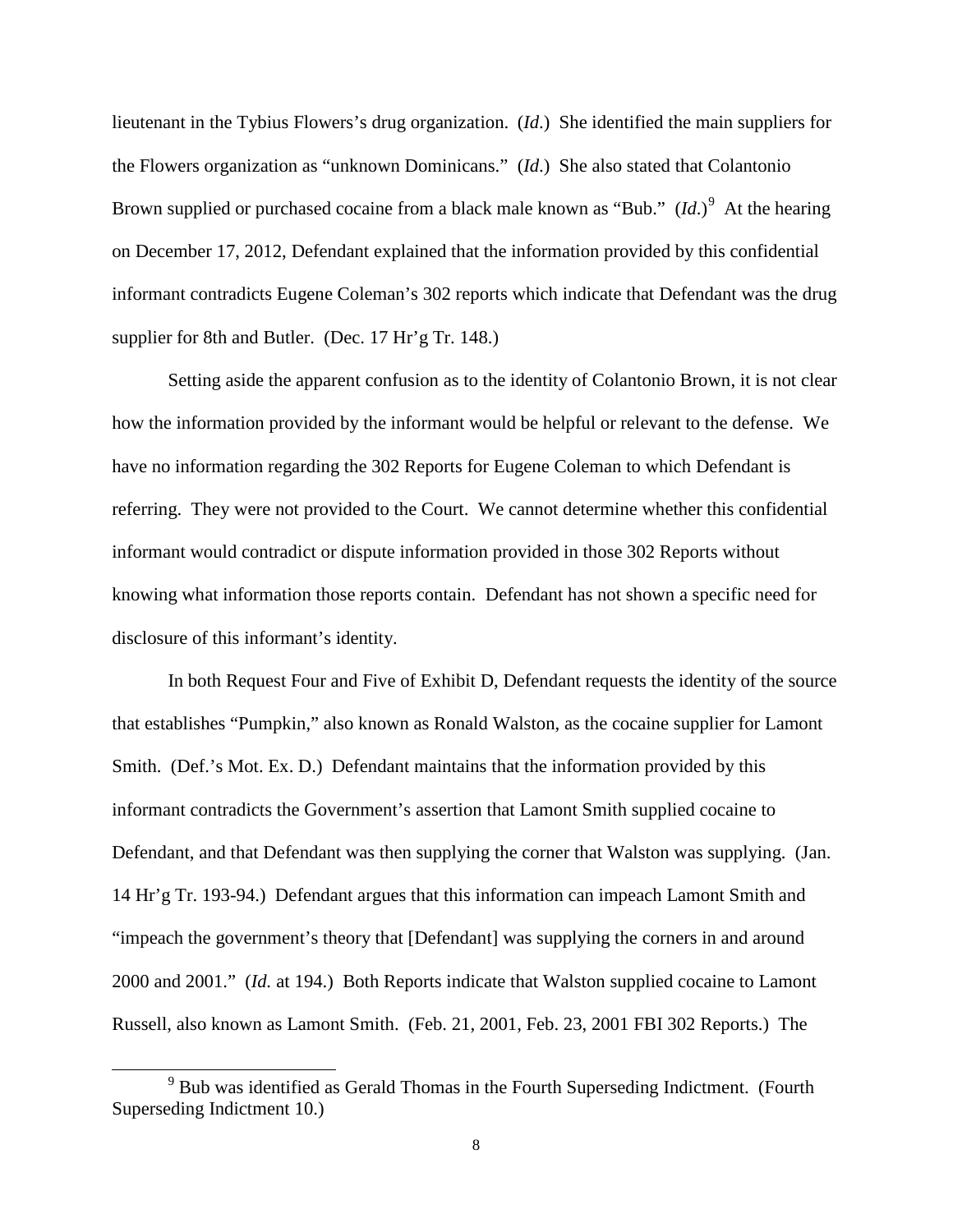Government responds that the Lamont Smith referred to in these two FBI 302 Reports, is not the same Lamont Smith that the Government will call to testify at trial. (Jan. 14 Hr'g Tr. 199.)

Assuming the Government's representations to be true, there are evidently two different people who use the name Lamont Smith. Since the one that the Government intends to call as a witness is not the one referred to in Requests Four and Five, Defendant has not established that the information provided by this informant is useful to his defense.

In Request Twelve of Exhibit D, Defendant seeks the identity of an informant who believes that Lamont Smith and William Cartwright, also known as "Boo," were responsible for the murder of Mansur Abdullah, also known as "Shafiq." Defendant is charged with the murder of Abdullah. (Fourth Superseding Indictment 33.) Defendant argues that the informant's statement constitutes *Brady* material. (Dec. 17 Hr'g Tr. 148-49; Jan.14 Hr'g Tr. 192-93.) The Government contends that the information provided by this source is "hearsay that cannot be tracked to any particular individual. It's just word on the street that this person related to the agents." (Jan. 14 Hr'g Tr. 200.)

Defendant has established a specific need for the disclosure in this instance. Based on this 302 Report, the confidential informant may be able to provide exculpatory evidence with respect to the Abdullah murder. If the informant does in fact have exculpatory evidence regarding the Abdullah murder this could certainly be important to the defense. However, it is not clear from the Report what if any information the informant has, nor does the Report identify the source of his apparent knowledge. We also note that while the Government has not articulated a specific danger in disclosing the identity of this informant, we recognize that there are legitimate concerns about the personal safety of informants in this case based on the allegations of witness intimidation and violence in the Indictment. There is also the more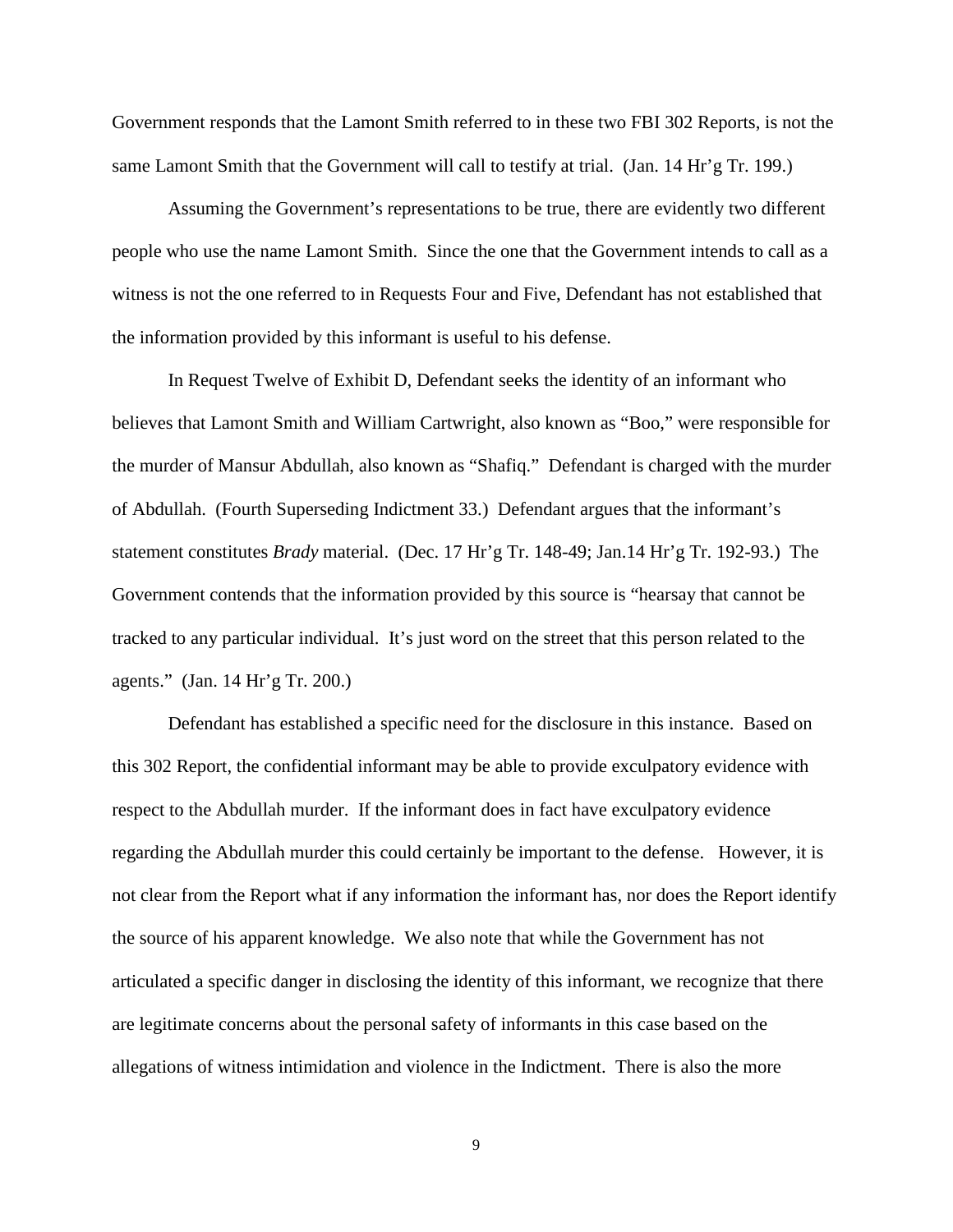general concern that disclosure of an informant's identity will "deter future witnesses from stepping forward." *Jiles*, 658 F.2d at 198.

In light of these concerns, we conclude that an *in camera* interview with the informant may be the best way to proceed at this juncture. The Third Circuit has recognized that *in camera* questioning of an informant "enables the court to view with a keener perspective the factual circumstances upon which it must rule and attaches to the court's ruling a more abiding sense of fairness than could otherwise have been realized." *United States v. Jackson*, 384 F.2d 825, 827 (3d Cir. 1967); *see also, United States v. Balduino-Solano*, 268 F. App'x 200, 203 (3d Cir. 2008) ("We reiterate our advice in *Jackson* that district courts would do well to consider *in camera* questioning of confidential informants when balancing law enforcement interests and a defendant's due process rights."). When the informant is produced for *in camera* questioning by the Court, we will be in a better position to determine what if any knowledge the informant has with respect to the Abdullah murder.

Finally, in Request Thirteen of Exhibit D, Defendant seeks disclosure of the identity of the informant from an FBI 302 Report dated October 30, 1998. The informant stated that Paul King offered to give the informant \$35,000 to ensure that the source would not testify as an eyewitness in the murder trial of Ronnie Johnson, former leader of the Ram Squad drug trafficking organization. (Oct. 30, 1998 FBI 302 Report.) The source also stated that Paul King paid a black male known as "Rusty" to kill Ronnie Johnson. (*Id*.) Defendant mistakenly identifies the confidential informant as stating that Paul Daniels tried to pay someone \$35,000 to kill Ronnie Johnson. (Jan. 14 Hr'g Tr. 196-97.) The source never mentions Daniels, and never states that the \$35,000 sum of money was paid for the murder of Ronnie Johnson. Defendant argues that the informant's information is relevant because if Daniels testifies at trial, Defendant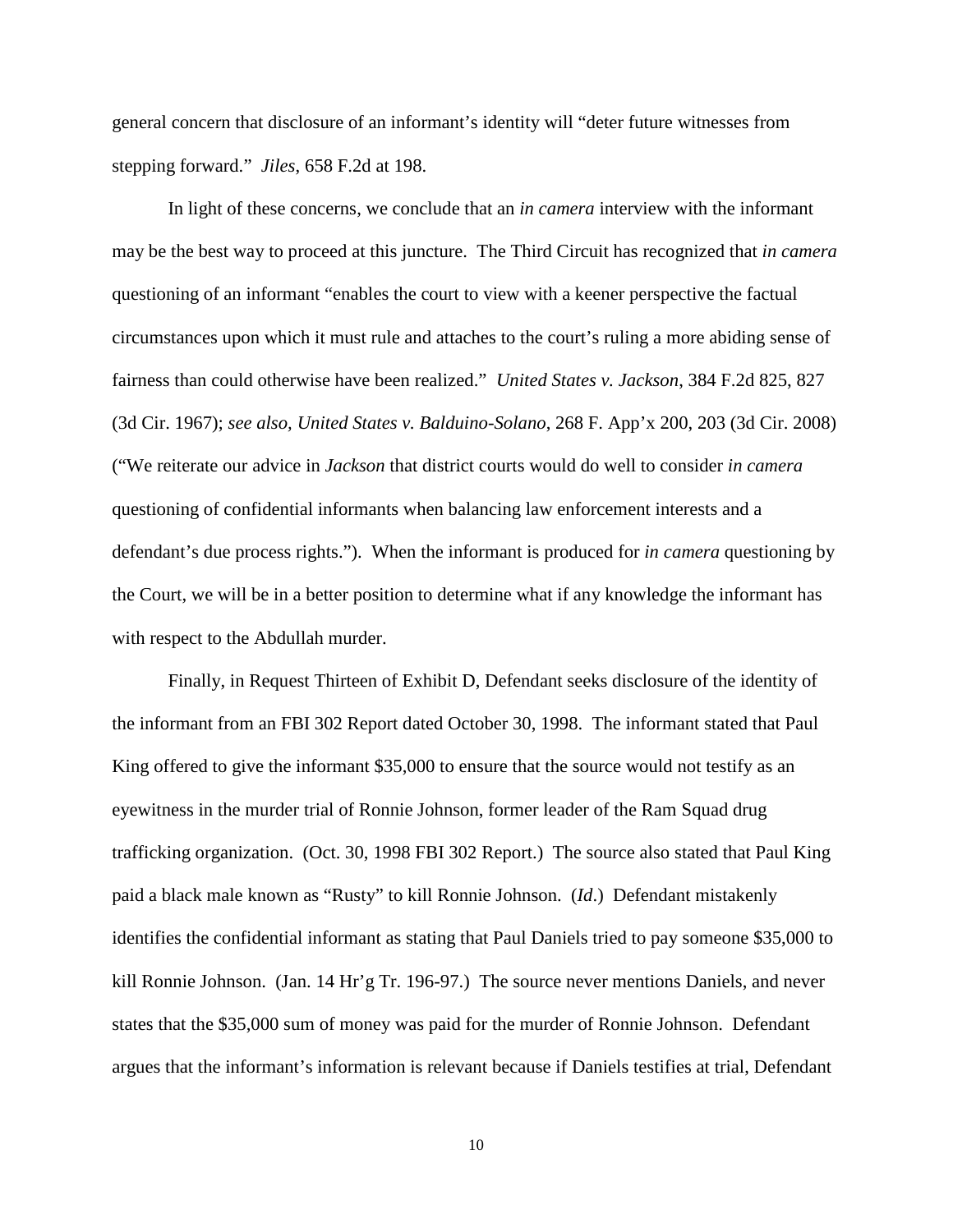would like to inquire what benefit he has received from the Government for his cooperation, and why he has not been "prosecuted for plotting somebody's death." (*Id*. at 197.)

The significance of the informant's testimony to Defendant's ability to prepare his defense is quite limited. First, it is unclear that this source was referring to Daniels, as the Report only mentions Paul King. Moreover, the statements provided by this informant do not indicate that he possesses possible exculpatory or impeachment evidence. Rather, Defendant argues that the informant may have information useful to cross-examine Daniels on his alleged bias as a cooperating Government witness. Defendant does not establish the likelihood that disclosure will lead to evidence. Defendant assumes that because Daniels is not being prosecuted for murder then Daniels must have received leniency from the Government for his cooperation in this case. This is sheer speculation. Moreover, if Daniels does testify at trial, Defendant can cross examine him with regard to any deal that Daniels may have received as a result of his cooperation with the Government. Defendant has failed to show a specific need for disclosure that outweighs the Government's interest in keeping this informant's identity confidential.

#### **III. CONCLUSION**

<span id="page-10-0"></span>For the foregoing reasons, Defendant's Motion will granted in part, and denied in part. An appropriate Order will follow.

#### **BY THE COURT:**

*/s/R. Barclay Surrick*  **U.S. District Judge**